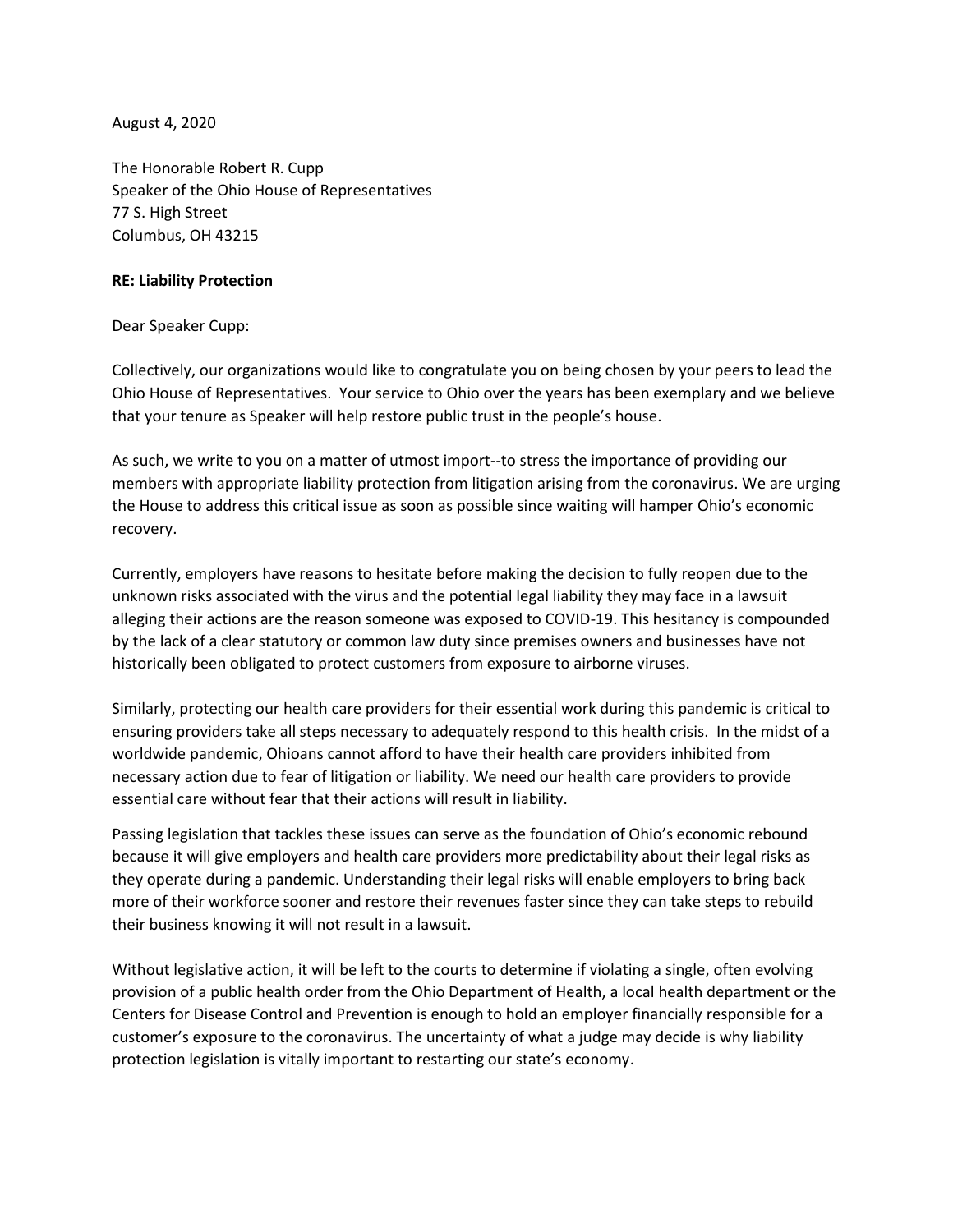Enacting such legislation would provide clear guidance to employers and health care providers about their legal obligations during this pandemic that will help give them the confidence necessary to fully reopen and in turn will bolster Ohio's economic recovery.

For employers who are struggling, the Ohio House can provide needed relief by reducing the chances a potential coronavirus lawsuit will derail their efforts to reopen following the pandemic. Likewise, Ohio's small businesses stand to benefit the most from enacting legal protections against coronavirus litigation because these employers often lack dedicated human resource professionals and legal teams who can ensure an employer complies with the numerous government orders that could be used as the basis to bring a lawsuit.

In closing, our organizations request quick action be taken by the Ohio House to pass liability protection legislation that will help Ohioans get back to work sooner by providing employers the confidence needed to fully reopen and providing health care providers the protections they need as they continue to rise to the occasion in response to the pandemic.

Sincerely,

*Elayne Biddlestone,* Academy of Medicine of Cleveland & Northern Ohio *Laura Tiberi,* American College of Emergency Physicians – Ohio Chapter *Beth Easterday,* American Council of Engineering Companies of Ohio Steve *Buehrer*, American Property Casualty Insurance Association *Sherman Joyce,* American Tort Reform Association *Bryan Williams,* Associated Builders & Contractors of Ohio *Rich Hobbs,* Associated General Contractors of Ohio *Aaron Baer*, Citizens for Community Values *Alex Fischer,* Columbus Partnership *Joe Roman,* Greater Cleveland Partnership *Bruce E. Johnson,* Inter-University Council of Ohio *Kathryn Brod,* LeadingAge Ohio *David Blatnik*, Manufacturing Policy Alliance *Roger Geiger,* NFIB-Ohio *Chris Ferruso,* Ohio Alliance of Civil Justice *Thomas D. Stuber,* Ohio Alliance of Recovery Providers

*Joscelyn Greaves,* MSN, APRN, Ohio Association of Advanced Practice Nurses *Jack Hershey,* Ohio Association of Community Colleges *Ryan Weible,* Ohio Athletic Trainers' Association *Zach Doran,* Ohio Automobile Dealers Association *Michael Adelman,* Ohio Bankers League *Kimberly McConville,* Ohio Beverage Association *Pat Tiberi,* Ohio Business Roundtable *Steve Buehrer,* Ohio Cable Telecommunications Association

*Kevin Schmidt,* Ohio Cast Metals Association *Andrew Doehrel,* Ohio Chamber of Commerce *Jenn Klein*, Ohio Chemistry Technology Council

*Mark Mecum*, Ohio Children's Alliance *Angela Meleca*, Ohio Citizens for the Arts *Jeremy Simpson*, Ohio Community Corrections Association

*Chris Runyan*, Ohio Contractors Association *Joe Russell*, Ohio Council for Home Care & Hospice